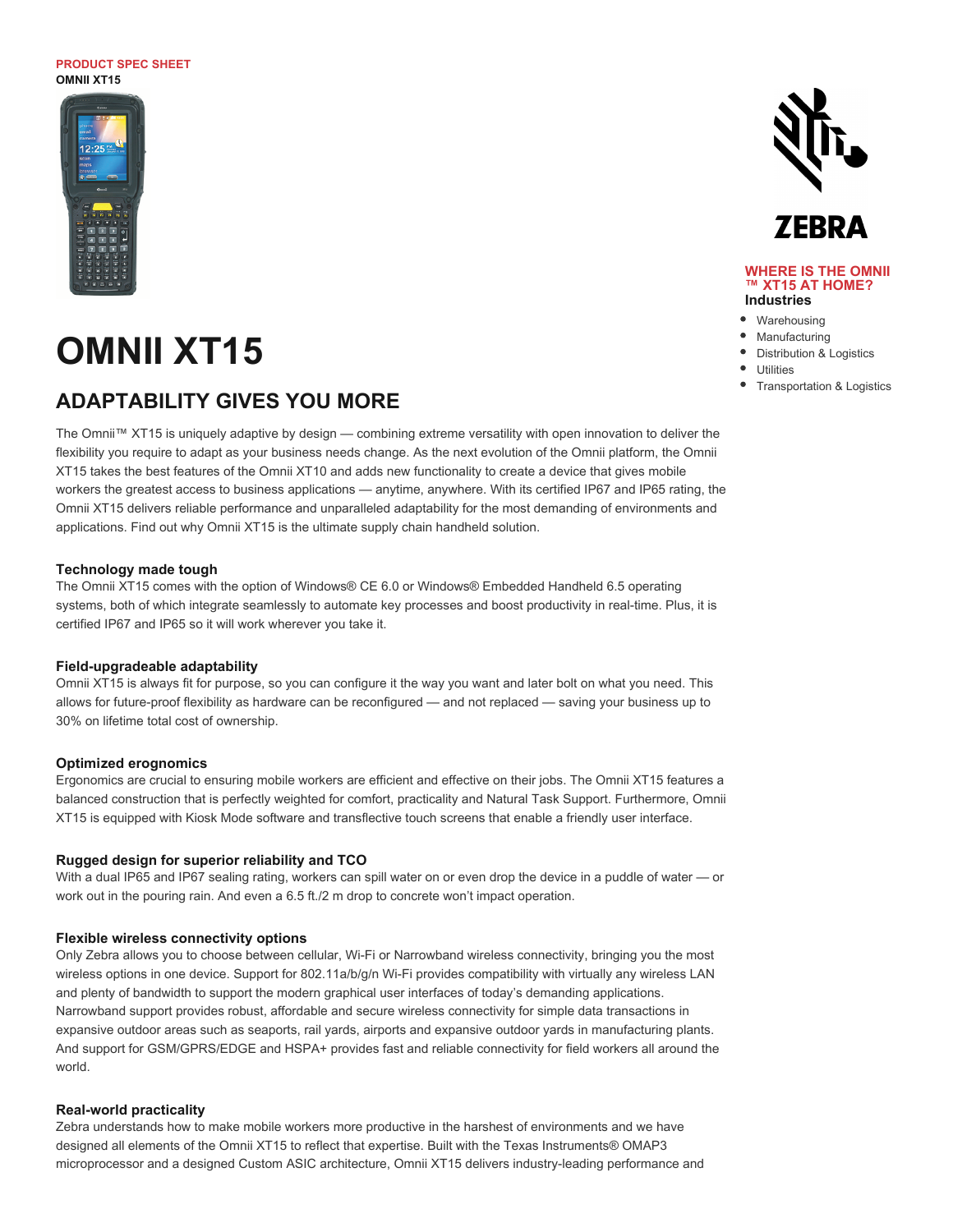efficiency with an extended battery life of up to 20 hours. The 3.7 in. VGA color display allows for improved worker visibility and the 95db keypad beeper with vibration feedback is perfect for loud industrial environments.

### **THE ULTIMATE HANDHELD FOR SUPPLY CHAIN LOGISTICS**

For more information, please visit **[www.zebra.com/omniixt15](http://www.zebra.com/omniixt15)**

## **TECHNICAL SPECIFICATIONS**

### **PHYSICAL CHARACTERISTICS**

#### **USER ENVIRONMENT**

| <b>Dimensions</b>                     | 8.86 in. L x 3.86 in. W x 1.73 in. D (<br>at display);<br>1.22 in. D (at grip area)<br>225 mm L x 98 mm W x 44 mm D (<br>at display);<br>31 mm D (at grip area)                                               | <b>Operating Temp.</b>                                                                                                                                    | -20°C to +50°C / -4°F to +122°F                                                                                                                                                      |
|---------------------------------------|---------------------------------------------------------------------------------------------------------------------------------------------------------------------------------------------------------------|-----------------------------------------------------------------------------------------------------------------------------------------------------------|--------------------------------------------------------------------------------------------------------------------------------------------------------------------------------------|
|                                       |                                                                                                                                                                                                               | Storage Temp.                                                                                                                                             | -40°C to +60°C / -40°F to +140°F                                                                                                                                                     |
|                                       |                                                                                                                                                                                                               | Humidity                                                                                                                                                  | 5% to 95% non-condensing                                                                                                                                                             |
|                                       |                                                                                                                                                                                                               | Sealing                                                                                                                                                   | IP67, IP65, IEC 60529                                                                                                                                                                |
| Weight                                | 1.34 lbs./610 g (basic unit with<br>battery)                                                                                                                                                                  | <b>Drop Spec</b>                                                                                                                                          | Multiple 6.5 ft./2 m drops to<br>polished concrete                                                                                                                                   |
| <b>Keyboard Options</b>               | 59-key full alpha numeric; 55-key<br>Alpha Numeric; 66-key QWERTY<br>Numeric 36-key Numeric; 36-key<br>Numeric Alpha Modified; 36-key<br>Numeric; Ultra-white backlight                                       | <b>Integrated Sensors</b>                                                                                                                                 | Motion (accelerometer); digital<br>compass                                                                                                                                           |
|                                       |                                                                                                                                                                                                               | <b>ESD</b>                                                                                                                                                | $+/-$ 8kV contact, $+/-$ 15kV air<br>discharge                                                                                                                                       |
| Power                                 | PowerPrecision Lithium ion<br>battery 5000 mAh                                                                                                                                                                | <b>WIRELESS DATA COMMUNICATIONS</b>                                                                                                                       |                                                                                                                                                                                      |
| Display                               | 3.7" VGA (640 x 480) Transflective<br>Color/Touch Display; 2<br>Touchscreen options: High<br>Visibility option, Extreme Duty<br>option                                                                        | <b>WLAN</b>                                                                                                                                               | IEEE 802.11a/b/g/n, CCX v4,<br>802.1X, WPA / WPA2-Enterprise &<br>Shared Key, FAST-MSCHAPv2;<br>LEAP; PEAPv0-MSCHAPv2;<br>PEAPv1-GTC; TLS, 64/128 WEP,<br><b>AESCCMP, TKIP</b>       |
| Audio                                 | Integrated microphone and<br>speaker; high volume 95dBA<br>beeper; optional push-to-talk<br>speaker; vibration feedback                                                                                       | Narrowband*<br>(optional)                                                                                                                                 | UHF bands: 403 - 470<br><b>MHz</b><br>Channel Spacing: 12.5 - 25 kHz<br>RF power: 500 - 1,000mW;<br>Transmission speed: 4.8/9.6 kbps<br>@ 12.5 kHz, 9.6/19.2 kpbs @ 25<br><b>kHz</b> |
| Camera (optional)                     | 3 Mega pixel, autofocus, 4X digital<br>zoom, Dual LED flash, Video<br>capable                                                                                                                                 |                                                                                                                                                           |                                                                                                                                                                                      |
| GPS (optional)                        | SIRF III GPS Receiver                                                                                                                                                                                         | <b>WWAN</b><br>(optional)                                                                                                                                 | 2.5G GSM/GPRS/EDGE radio,<br>Quad-Band GSM: 850, 900, 1800,                                                                                                                          |
| <b>PERFORMANCE CHARACTERISTICS</b>    |                                                                                                                                                                                                               |                                                                                                                                                           | 1900 MHz; UMTS 3.8G HSPA+<br>radio, Five Band UMTS: 800/850,                                                                                                                         |
| <b>CPU</b>                            | TI OMAP 3, 800 MHz                                                                                                                                                                                            | 900, 1900, 2100 MHz, Quad-Band<br>GSM: 850, 900, 1800, 1900 MHz                                                                                           |                                                                                                                                                                                      |
| <b>Operating System</b>               | Windows® CE 6.0; Windows®<br>Embedded Handheld 6.5                                                                                                                                                            | <b>WPAN</b>                                                                                                                                               | Bluetooth <sup>®</sup> V2.0 + EDR                                                                                                                                                    |
| Memory                                | 512 MB RAM and 1GB Flash                                                                                                                                                                                      |                                                                                                                                                           |                                                                                                                                                                                      |
| <b>Bundled</b><br><b>Applications</b> | Windows CE 6.0: Internet Explorer<br>Embedded; Microsoft Wordpad<br>Windows Embedded Handheld 6.5:<br>Windows® Office Mobile 2010 (<br>includes Word, Excel, PowerPoint,<br>OneNote and SharePoint); Internet | <b>REGULATORY</b><br>Worldwide Safety, EMC, RF, Laser approvals; CE Mark; E<br>Mark (vehicle cradles); RoHS compliant; WEEE<br>compliant; REACH compliant |                                                                                                                                                                                      |
|                                       |                                                                                                                                                                                                               | <b>WARRANTY</b>                                                                                                                                           |                                                                                                                                                                                      |

**Subject to the terms of Zebra's hardware warranty**